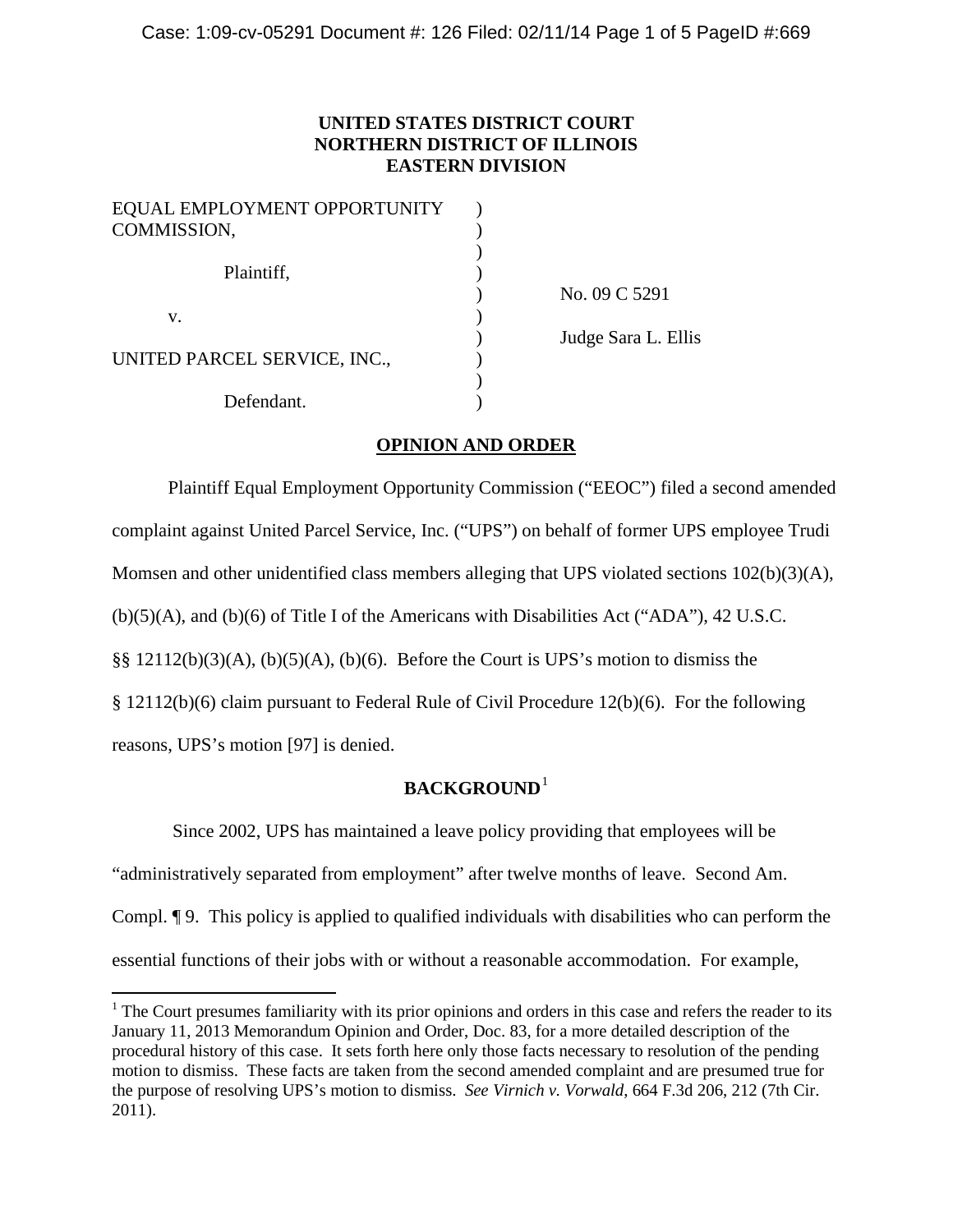#### Case: 1:09-cv-05291 Document #: 126 Filed: 02/11/14 Page 2 of 5 PageID #:670

Momsen, who worked at UPS since 1990, was terminated in March 2007 soon after returning from a twelve-month medical leave of absence. When she returned to work in February 2007, she required a cane to walk and requested reasonable accommodations including a hand cart, but UPS refused to provide her with any accommodations. Soon after returning to work, Momsen injured herself and needed to take additional time off to receive therapeutic treatment. Instead of granting Momsen's request for additional medical leave, however, UPS fired her pursuant to its twelve-month leave policy. Another employee, Mavis Luvert, was also fired pursuant to the policy after being placed on a disability leave of absence for twelve months.

#### **LEGAL STANDARD**

A motion to dismiss under Rule 12(b)(6) challenges the sufficiency of the complaint, not its merits. Fed. R. Civ. P. 12(b)(6); *Gibson v. City of Chicago*, 910 F.2d 1510, 1520 (7th Cir. 1990). In considering a Rule 12(b)(6) motion to dismiss, the Court accepts as true all wellpleaded facts in the plaintiff's complaint and draws all reasonable inferences from those facts in the plaintiff's favor. *AnchorBank, FSB v. Hofer*, 649 F.3d 610, 614 (7th Cir. 2011). To survive a Rule 12(b)(6) motion, the complaint must not only provide the defendant with fair notice of a claim's basis but must also be facially plausible. *Ashcroft v. Iqbal*, 556 U.S. 662, 678, 129 S. Ct. 1937, 173 L. Ed. 2d 868 (2009); *see also Bell Atl. Corp. v. Twombly*, 550 U.S. 544, 555, 127 S. Ct. 1955, 167 L. Ed. 2d 929 (2007). "A claim has facial plausibility when the plaintiff pleads factual content that allows the court to draw the reasonable inference that the defendant is liable for the misconduct alleged." *Iqbal*, 556 U.S. at 678.

2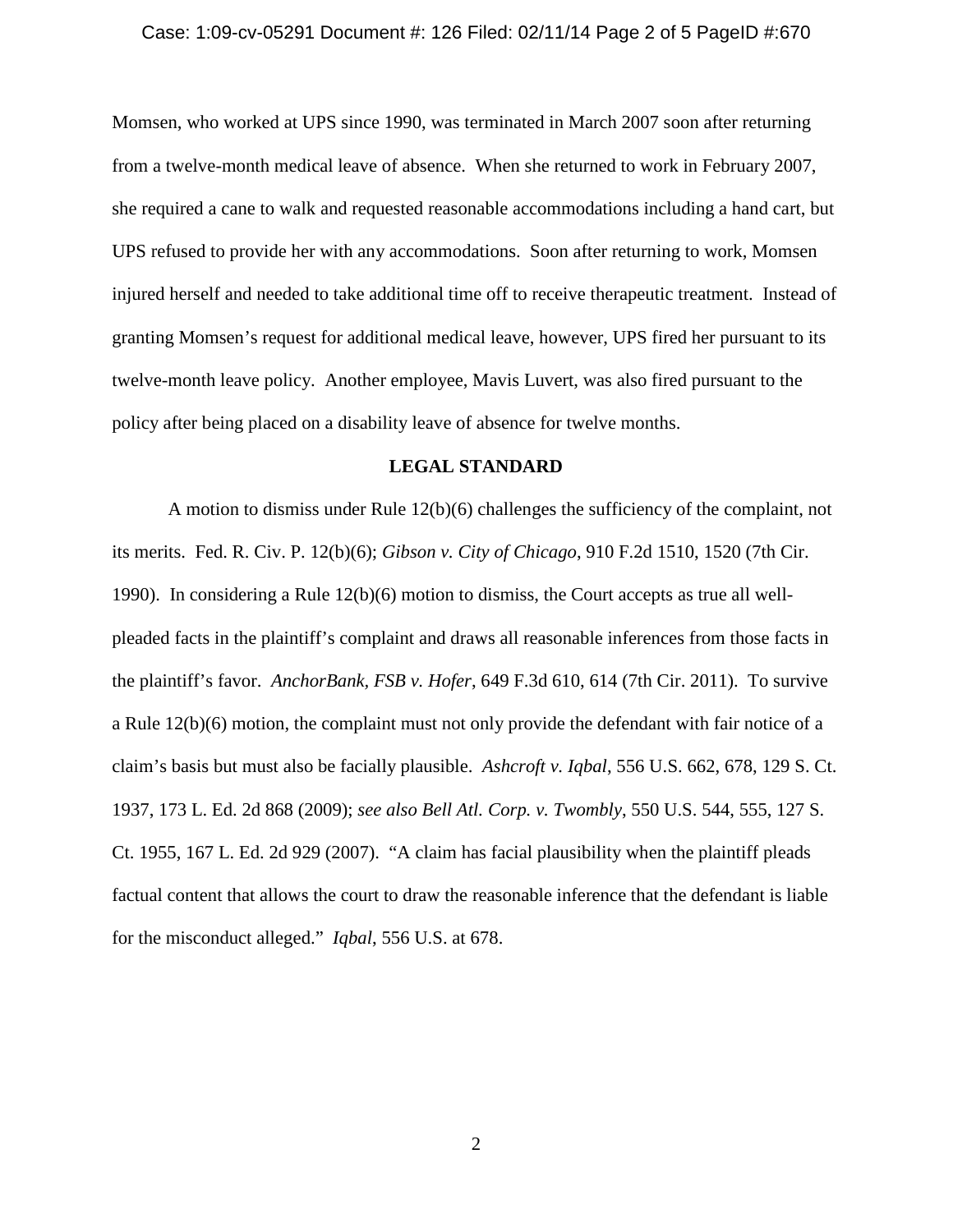### **ANALYSIS**

The ADA prohibits an employer from

using qualification standards, employment tests or other selection criteria that screen out or tend to screen out an individual with a disability or a class of individuals with disabilities unless the standard, test or other selection criteria, as used by the covered entity, is shown to be job-related for the position in question and is consistent with business necessity.

42 U.S.C. § 12112(b)(6). In its second amended complaint, the EEOC alleges that UPS's leave policy, which acts as a 100% healed requirement, operates as a qualification standard in violation of § 12112(b)(6). *See* Doc. 63 at 2 ("Because UPS's application of its leave policy acts as a health requirement (effectively, a 100% healed requirement for employees who have been on leave) that limits the ability of qualified individuals with a disability to return to work, it acts as just such a 'qualification standard' prohibited by § 12112(b)(6)."); *id.* at 4 ("[I]n order for UPS employees to return to work from their medical leave, they had to meet a standard of fitness which required them to work without an additional accommodation, in violation of the ADA."). The Seventh Circuit has held that, when applied to a qualified individual with a disability, a 100% healed policy is *per se* impermissible because it "prevents individualized assessment" and thus "necessarily operates to exclude disabled people that are qualified to work." *Steffen v. Donahoe*, 680 F.3d 738, 748 (7th Cir. 2012). UPS argues, however, that this is irrelevant because "the ability to regularly attend work and not miss multiple months is an essential job function and not a qualification standard, employment test or other selection criteria." Doc. 97 at 1. Without an actionable qualification standard, UPS contends, the EEOC's § 12112(b)(6) claim fails.

EEOC regulations define "qualification standards" as "the personal and professional attributes including the skill, experience, education, physical, medical, safety and other

3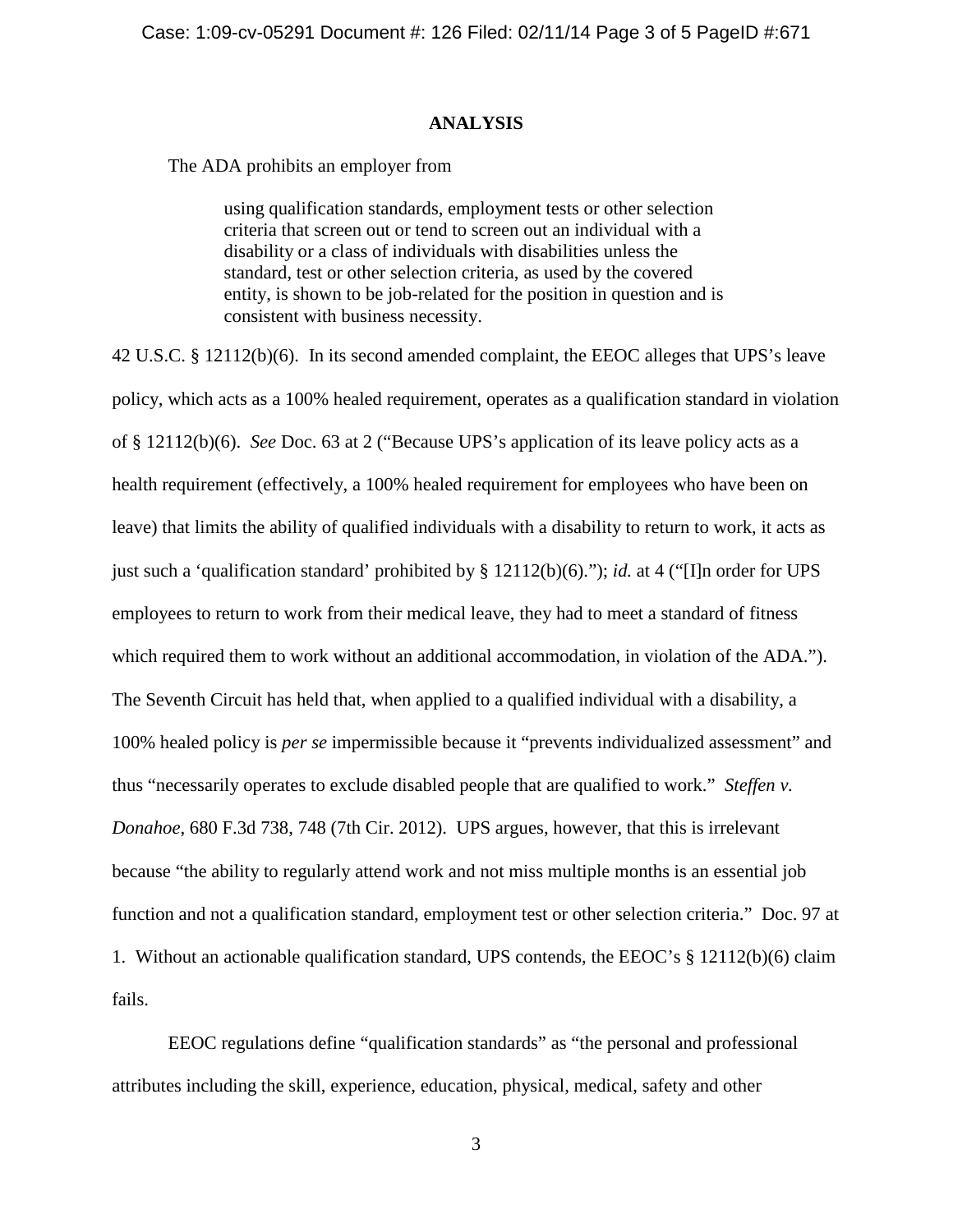#### Case: 1:09-cv-05291 Document #: 126 Filed: 02/11/14 Page 4 of 5 PageID #:672

requirements established by a covered entity as requirements which an individual must meet in order to be eligible for the position held or desired." 29 C.F.R. § 1630.2(q). An "essential function" is defined as "the fundamental job duties of the employment position the individual with a disability holds or desires." *Id.* § 1630.2(n)(1). Although, as UPS points out, the Seventh Circuit has found regular job attendance to be an essential job requirement, *see EEOC v. Yellow Freight Sys., Inc.*, 253 F.3d 943, 948–49 (7th Cir. 2001), the EEOC's § 12112(b)(6) claim is not premised on attendance but rather on UPS's imposition of a 100% healed requirement on those seeking to return to work. Framed as such, the twelve-month policy can be considered a qualification standard—a medical requirement that an individual must meet in order to maintain his or her position with UPS—and not an essential job function. *See Street v. Ingalls Mem'l Hosp.*, No. 06 C 2963, 2008 WL 162761, at \*7–8 (N.D. Ill. Jan. 17, 2008) (discussing 100% healed policy in connection with the ADA's prohibition against the use of qualification standards to screen out individuals with disabilities); *Moore v. Jackson County Bd. of Educ.*, --- F. Supp. 2d ----, 2013 WL 5797844, at \*11 (N.D. Ala. Oct. 28, 2013) (discussing whether a 100% healed policy would violate  $\S 12112(b)(6)$ . Because such a requirement falls within the definition of a "qualification standard," and the EEOC has alleged that the policy applies to qualified individuals with disabilities,<sup>[2](#page-3-0)</sup> the EEOC may proceed on its  $\S$  12112(b)(6) claim.

<span id="page-3-0"></span><sup>&</sup>lt;sup>2</sup> The Court has previously found that the EEOC has sufficiently pleaded that UPS discriminated against qualified individuals in enforcing its leave policy and that whether those allegedly subjected to the leave policy are in fact "qualified individuals" is a question on the merits to be resolved at a later stage of the case. Doc. 83 at 11.